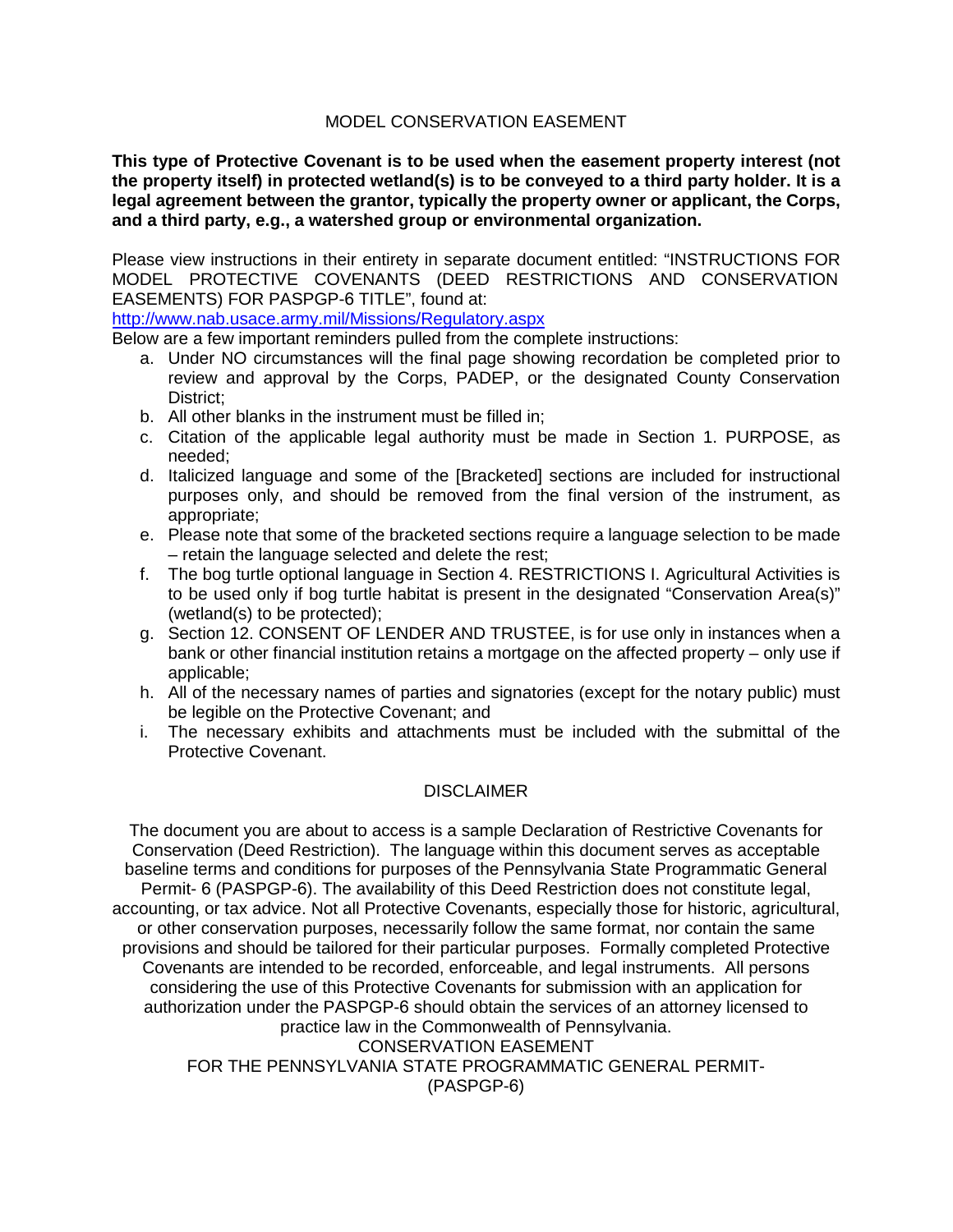### **CONSERVATION EASEMENT**

THIS CONSERVATION EASEMENT made this Click here to enter text. day of Click here to enter text., 20Click here to enter text., by *[NAME OF GRANTING LANDOWNER]*(hereinafter "Grantor");

#### WITNESSETH:

WHEREAS, Grantor is the fee simple owner of certain tracts of land located in Click here to enter text.

and being *[USE IF APPLICABLE: a portion of]* the property conveyed to the Grantor by deed recorded in deed book *[insert LIBER FOLIO reference here]* in the land records of Click here to enter text. County, Pennsylvania, more particularly described in Exhibit(s) attached hereto and incorporated by reference, hereinafter referred to as the "Property"; and

*[\*\*NOTE TO GRANTOR: The Grantor shall prepare and attach a legal description (i.e. metes and bounds) of the Property, and if less than the whole property, also include a separate, clearly identifiable, legal description of the Conservation Area(s), all in an exhibit identified as an Exhibit A and entitled "Conservation Area(s) Boundaries" to the Declaration. In addition, the Grantor will include an Exhibit B that shall be a scaled drawing of the Area(s) subject to the Declaration, and entitled "Conservation Area(s) Boundary Map". The restricted Area(s) shall be clearly labeled on the plan(s) as "Conservation Area(s)" and be clearly identified by cross-hatching and/or shading/coloring. The Grantor shall also include, on the drawing, the location and extent of all known, pre-existing easements, rights of ways, utilities, drainage ditches, stormwater facilities, cattle crossings, and structures. For each such item that involves on-going or periodic operation and maintenance, a description of all anticipated and authorized maintenance work and the work boundaries for each item shall also be included on the exhibits and attachments, if necessary, and in Section 9. RESERVED RIGHTS. If legible and clearly depicted, the legal description(s) and drawing(s) can be included on one exhibit. A copy of the PASPGP-6 authorization must be attached to the document for recordation.]*

WHEREAS, the United States Army Corps of Engineers, through either its Baltimore, Philadelphia, or Pittsburgh District, Regulatory Branch, (hereinafter "Corps"), and the Grantor have agreed that the Grantor would make the portion of the Property hereinafter referred to as the "Conservation Area(s)" subject to the conservation-based covenants described in this Conservation Easement as a condition of the attached Department of the Army Permit or verification letter issued for the *[INSERT PROJECT NAME USED FOR PERMIT APPLICATION HERE AND CORPS PERMIT NUMBER IF AVAILABLE*

*l*project; and

WHEREAS, the Grantor and the Holder agrees to the creation of these conservationbased covenants and intends the Conservation Area(s) shall be preserved and maintained in a natural condition in perpetuity;

NOW, THEREFORE, in consideration of the mutually-held interests in preservation of the environment, as well as the terms, conditions, and restrictions contained herein, and pursuant to the laws of the Commonwealth of Pennsylvania, Grantor does agree to the following terms and conditions:

1. PURPOSE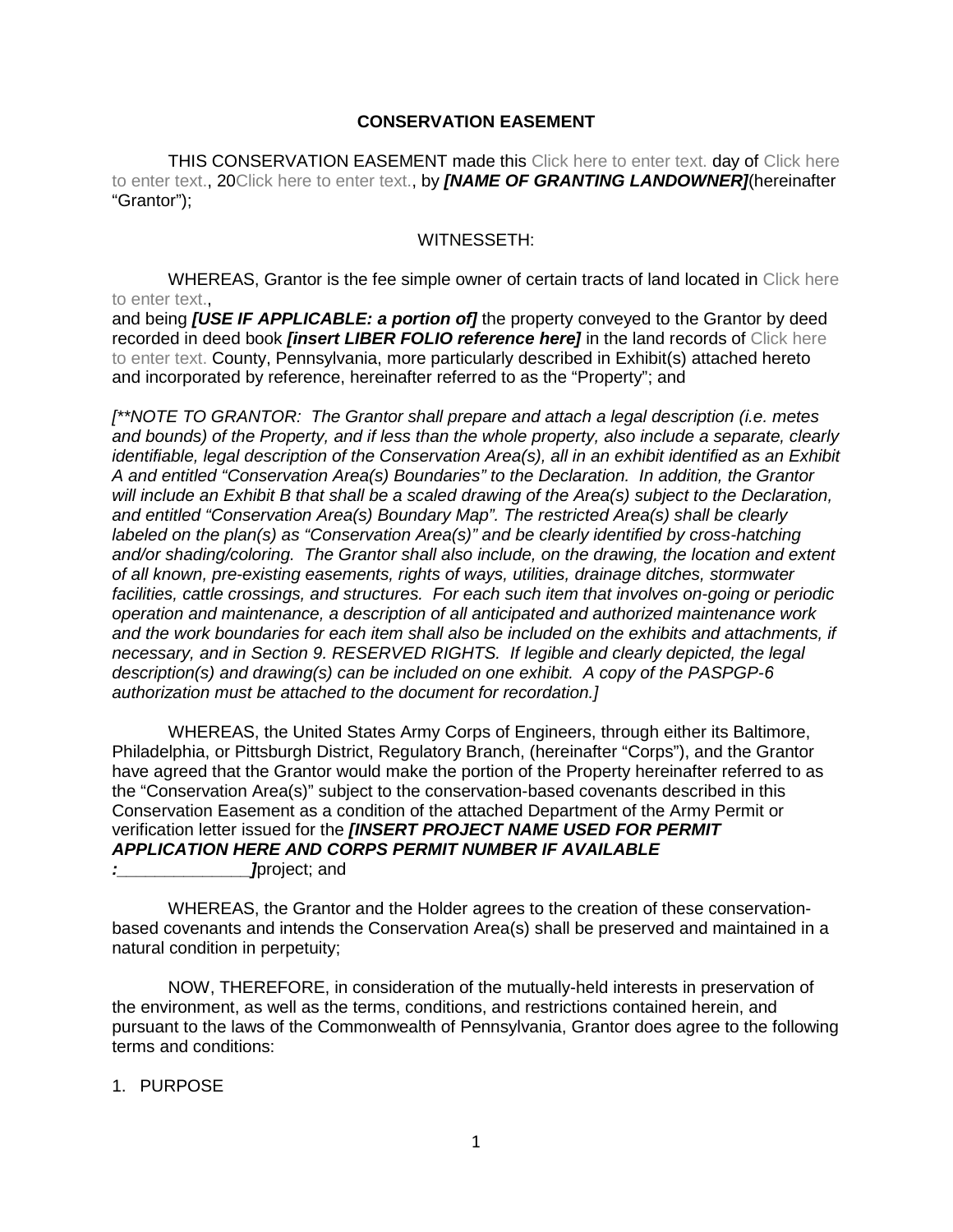The purpose of this Conservation Easement is:

To preserve and protect the native flora, fauna, soils, water table and drainage patterns, and other conservation values of the Conservation Area(s);

To view the Conservation Area(s) in its scenic and open condition; and in general,

To assure that the Conservation Area(s), including its air space and subsurface, will be retained in perpetuity in its natural condition as provided herein and to prevent any use of the Conservation Area(s) that will impair or interfere with its natural resource functions and values. Grantor intends that this Conservation Easement will confine the use of the Conservation Area(s) to such activities as are consistent with the purpose of this Conservation Easement.

#### To accomplish the purpose of this Conservation Easement, the following rights are created in accordance with *[FOR GOVERNMENT ENTITIES, USE: Pennsylvania Statutes, Title 32, §§ 5051-5059] [FOR ALL OTHER, USE: Pennsylvania common law]*:

A. To allow the Grantor, the Holder, the Corps or the Pennsylvania Department of Environmental Protection (hereinafter "PADEP") the right to enter upon the Property to inspect the Conservation Area(s) at reasonable times to monitor compliance with and otherwise enforce the terms of this Conservation Easement; provided that, except in cases where Grantor determines that immediate entry is necessary to prevent, terminate, or mitigate a violation of this Conservation Easement; such entry shall, when practicable, be upon reasonable prior notice to any successor or assign, and Grantor shall not unreasonably interfere with the successor's or assign's use and quiet enjoyment of the Property in accordance with the terms of this Conservation Easement;

B. To allow the Grantor, the Holder , the Corps or the PADEP to enforce the terms of this Conservation Easement by appropriate legal proceedings in accordance with *[FOR GOVERNMENT ENTITIES, USE: Pennsylvania Statutes, Title 32 §§ 5051-5059] [FOR ALL OTHERS, USE: Pennsylvania common law]* so as to prevent any activity on or use of the Property that is inconsistent with the purpose of this Conservation Easement and to require the restoration of such Area(s)s or features of the Conservation Area(s) that may be damaged by any inconsistent activity or use; and

C. To allow the Grantor, the Holder, or their authorized representatives, to enter upon the Property and its Conservation Area(s) at reasonable times, upon prior notice to the property owner; and upon prior notice and written approval by the Corps to take any appropriate environmental or conservation management measures consistent with the terms and purposes of this Conservation Easement, including:

- 1) Planting of regionally native vegetation (i.e. trees, shrubs, grasses and forbs); or
- 2) Restoring, altering or maintaining: the topography; hydrology; drainage; structural integrity; streambed; water quantity; water quality; any relevant feature of any stream, wetland, water body, or vegetative buffer within the Conservation Area(s).

## 2. DURATION

This Conservation Easement shall remain in effect in perpetuity, shall run with the land regardless of ownership or use, and is binding upon all subsequent declarants, their heirs,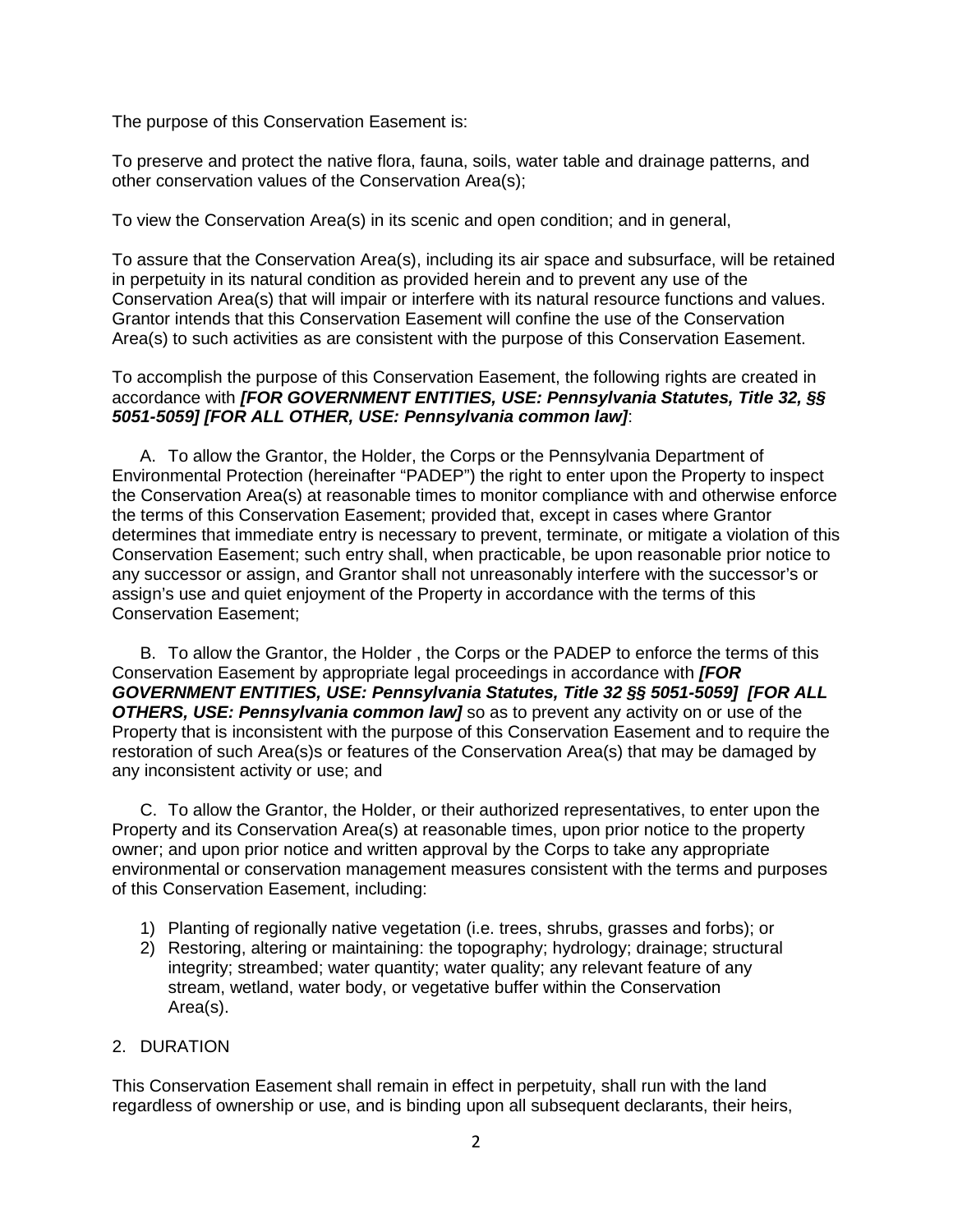executors, administrators, successors, representatives, devisees, and assigns, as the case may be, as long as said party shall have any interest in any part of the Conservation Area(s).

## 3. PERMITTED USES

This Conservation Easement will not prevent the Grantor; subsequent property owner(s); and the personal representatives, heirs, successors, and assigns of either the Grantor or subsequent property owner from making use of the Area(s) that are not expressly prohibited herein and are not inconsistent with the purpose of this Conservation Easement.

## 4. RESTRICTIONS

Any activity in or use of the Conservation Area(s) inconsistent with the purpose of the Conservation Easement by the Grantor; subsequent property owner(s); and the personal representatives, heirs, successors, and assigns of either the Grantor or subsequent property owner, is prohibited. Without limiting the generality of the foregoing, and except when an approved purpose under 1.C above, or as necessary to accomplish mitigation approved under the aforementioned permit, the following activities and uses are expressly prohibited in, on, over, or under the Conservation Area(s), subject to all of the express terms and conditions below:

- A. **Structures.** The construction of man-made structures including but not limited to the construction, removal, placement, preservation, maintenance, alteration, or decoration of any buildings, roads, utility lines, billboards, or other advertising. This restriction does not include deer stands, bat boxes, bird nesting boxes, bird feeders, duck blinds, and the placement of signs for safety purposes or boundary demarcation;
- B. **Demolition.** The demolition of fencing structures constructed for the purpose of demarcation of the Conservation Area(s) or for public safety;
- C. **Soils.** The removal, excavation, disturbance, or dredging of soil, sand, peat, gravel, or aggregate material of any kind; or any change in the topography of the land, including any discharges of dredged or fill material, ditching, extraction, drilling, driving of piles, mining, or excavation of any kind;
- D. **Drainage.** The drainage or disturbance of the water level or the water table, except for pre-existing or approved project-related stormwater discharges and any maintenance associated with those stormwater discharges. All pre-existing or approved project-related drainage/stormwater discharge features should be shown on the accompanying plat map or approved plan and attached to this Conservation Easement;
- E. **Waste or Debris.** The storage, dumping, depositing, abandoning, discharging, or releasing of any gaseous, liquid, solid, or hazardous waste substance, yard waste, materials or debris of whatever nature on, in, over, or underground or into surface or ground water, except for pre-existing or approved project-related stormwater discharges and any maintenance associated with those stormwater discharges;
- F. **Non-Native Species.** The planting or introduction of non-native species;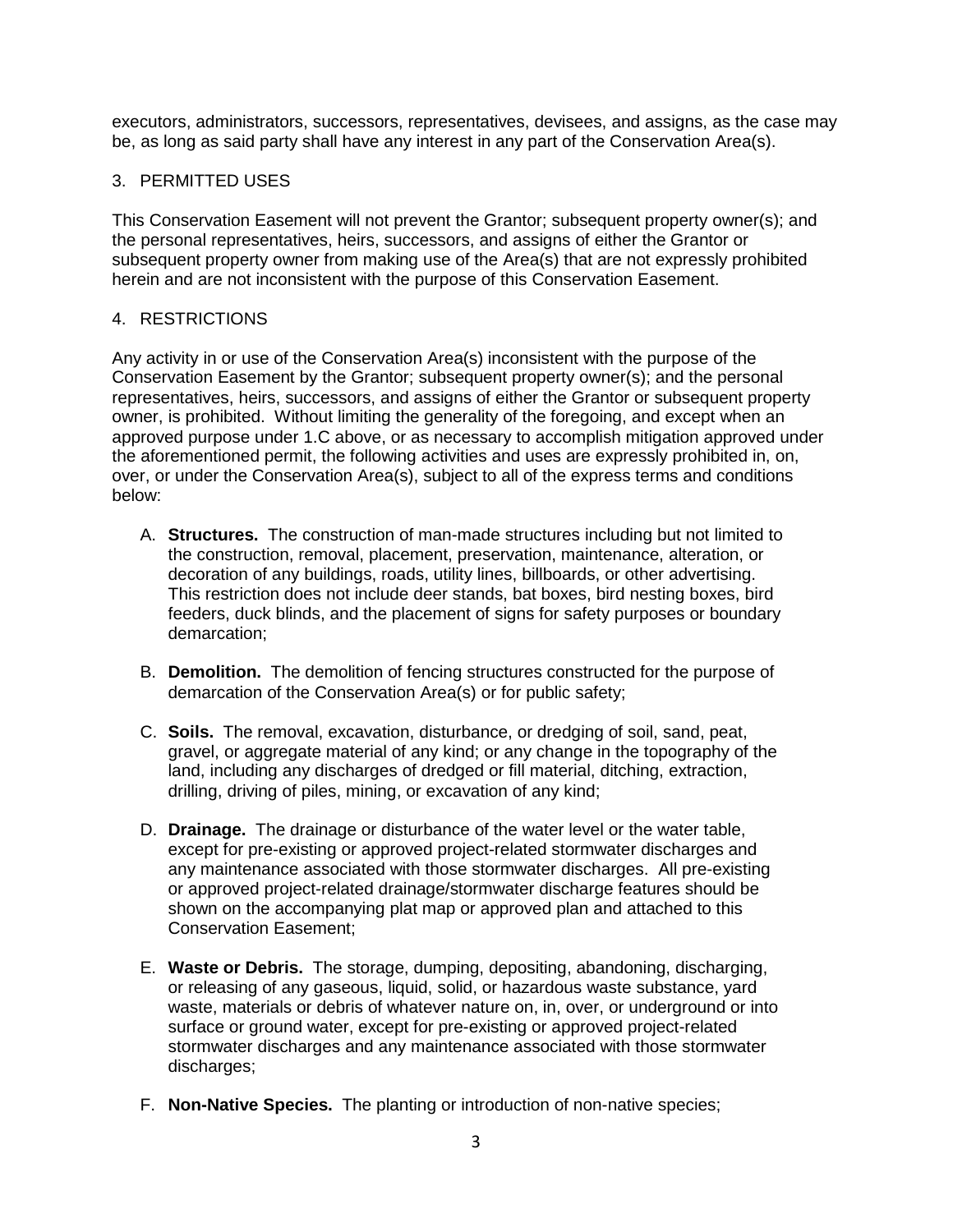- G. **Herbicides, Insecticides and Pesticides.** The use of herbicides, insecticides, or pesticides, or other chemicals, except for as may be necessary to control invasive species that threaten the natural character of the Conservation Area(s). State-approved municipal application programs necessary to protect the public health and welfare are not included in this prohibition;
- H. **Removal of Vegetation.** The mowing, cutting, pruning, or removal of any kind; disturbance, destruction, or the collection of any trees, shrubs, or other vegetation, except for pruning, cutting or removal for:
	- 1) safety purposes; or
	- 2) control in accordance with accepted scientific forestry management practices for diseased or dead vegetation; or
	- 3) control of non-native species and noxious weeds; or
	- 4) scientific or nature study;
- I. **Agricultural Activities.** Unless currently used for agricultural or similarly related purposes, conversion of, or expansion into, any portion of the Conservation Area(s) for use of agricultural, horticultural, aquaculture, silviculture, livestock production or grazing activities. This prohibition also includes conversion from one type of these activities to another (e.g., from agriculture to silviculture). *[NOTE: THE FOLLOWING LANGUAGE SHOULD BE ADDED, AS APPROPRIATE FOR PROJECTS IN DESIGNATED BOG TURTLE COUNTIES: Corps approved management practices, including the introduction of livestock, for the purpose of maintaining bog turtle habitat, are not included in this prohibition.];*
- J. **Other:** Other acts, uses, excavation, or discharges which adversely affect fish or wildlife habitat or the preservation of lands, waterways, or other aquatic resources within the Conservation Area(s);
- K. Recreational use of ATVs, dirt bikes, motorcycles, off-road vehicles, or motor vehicle of any kind is prohibited in the "Conservation Area(s)".
- 5. INSPECTION, ENFORCEMENT AND ACCESS RIGHTS

The Corps, and/or the PADEP, and its/their authorized representatives shall have the right to enter and go upon the Property, to inspect the Conservation Area(s) and take actions necessary to verify compliance with this Conservation Easement. When practicable, such entry shall be upon prior reasonable notice to the property owner. The grantor grants to the Corps, the U.S. Department of Justice, and/or the PADEP, a discretionary right to enforce this Conservation Easement in a judicial action against any person(s) or other entity(ies) violating or attempting to violate these restrictive covenants: provided, however, that no violation of these restrictive covenants shall result in a forfeiture or reversion of title. In any enforcement action, an enforcing agency shall be entitled to a complete restoration for any violation, as well as any other judicial remedy such as civil penalties. Nothing herein shall limit the right of the Corps to modify, suspend, or revoke the permit.

6. RECORDING AND EXECUTION BY PARTIES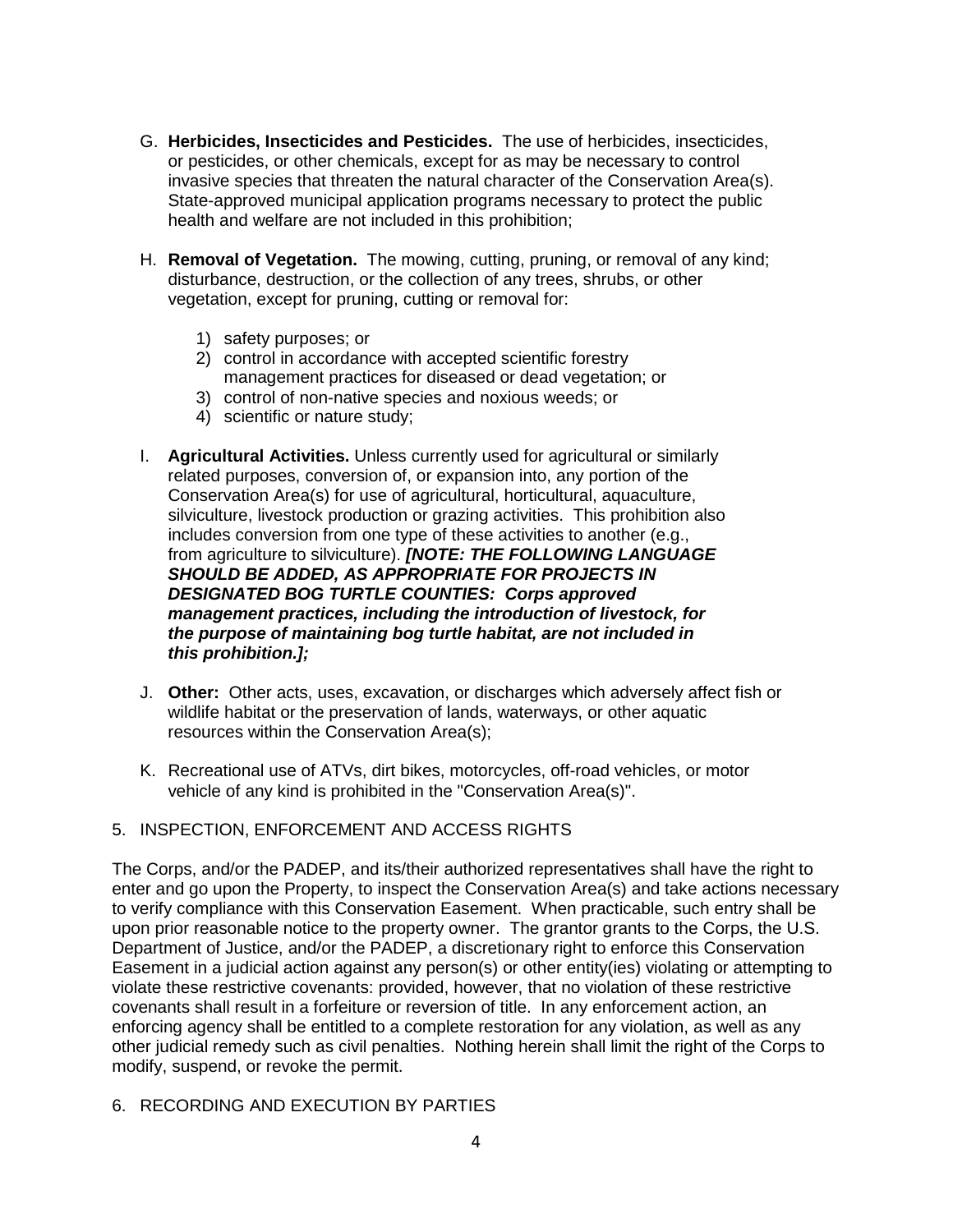The Grantor agrees to record this Conservation Easement in the Land Records of the county or counties where the Property is located and provide the Corps with proof of recordation prior to the start of the work authorized by the attached permit. Further, if anticipated activities in the Conservation Area(s) are agreed upon for future phases of the site, as spelled out in the "Reserved Rights", the Grantor must submit plans to the Corps and PADEP for review and approval prior to any work in the Conservation Area(s).

#### 7. NOTICE OF TRANSFER OF PROPERTY INTERESTS

No transfer of the rights of this Conservation Easement, or of any other property interests pertaining to the Conservation Area(s) or the underlying property it occupies shall occur without thirty (30) calendar days prior written notice to the PADEP and the Corps.

### 8. MODIFICATIONS

The restrictions contained in this Conservation Easement are required by the attached Department of the Army Permit or verification letter for authorized use of said permit. There shall be no changes or alterations to the provisions in this Conservation Easement without prior written approval from the appropriate District Commander of the Corps.

## 9. RESERVED RIGHTS

A. The Grantor and any holders of easements or other property rights for the operation and maintenance of pre-existing or project-related structures or infrastructure such as roads, utilities, drainage ditches, or stormwater facilities that are present on, over or under the Conservation Area(s) reserve the right, within the terms and conditions of their permits, their agreements, and the law, to continue with such operation and maintenance. All pre-existing or approved projectrelated structures or infrastructure shall be shown on the accompanying plat map or approved plan and attached to this instrument.

B. If the authorized project requires any related or unanticipated infrastructure modifications, utility relocation, drainage ditches, or stormwater controls within the identified Conservation Area(s), or if situations require measures to remove threats to life or property within the identified Conservation Area(s), said activities must be approved in writing by the Corps subject to terms and conditions set forth in the written approval. Approval is subject to the Corps' sole discretion. If approved, said activities must be identified on amended Exhibits A and B and must be recorded and specifically noted as an "amendment" and copies of the recorded amended Exhibits must be provided to the Corps and PADEP within 60 days of Corps approval. Approval of said activity by the Corps is in addition to any Clean Water Act, Section 404 permit, or other authorization, which may be required in order to legally implement said activity. The Grantor accepts the obligation to place any other responsible party on reasonable prior notice of their need to request such Corps approval

#### 10. SEVERABILITY

If any portion of this Conservation Easement, or the application thereof to any person or circumstance, is found to be invalid, the remainder of the provisions of this instrument, or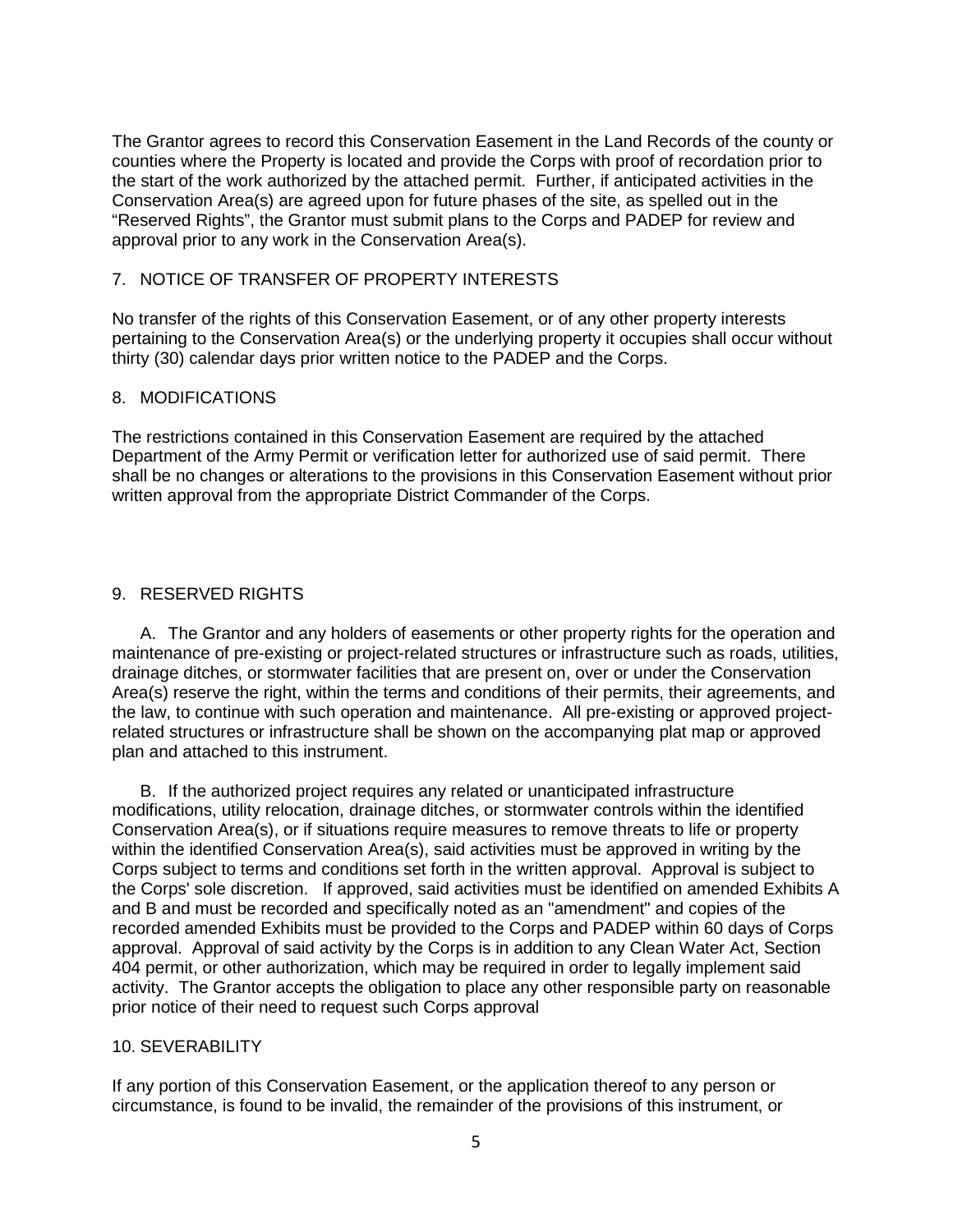application of such provision to persons or circumstances other that those as to which it is found to be invalid, as the case may be, shall not be affected thereby.

### *[THE FOLLOWING TWO SECTIONS (11. MITIGATION AND 12. CONSENT OF LENDER AND TRUSTEE) SHOULD BE INCLUDED ONLY WHEN APPLICABLE.]*

11. MITIGATION

If the work required by a mitigation plan including maintenance or remedial work, under the Department of Army permit for the authorized project occurs within the Conservation Area(s), then the Grantor is allowed to construct the mitigation work in accordance with the authorized mitigation plan, a copy of which is incorporated by reference.]

### *[IF GRANTOR HAS A MORTGAGE OR OTHER LEGAL ENCUMBRANCE ON THE PROPERTY, THE CONSERVATION EASEMENT MUST INCLUDE A COMPLETED VERSION OF THE FOLLOWING:]*

# 12. CONSENT OF LENDER AND TRUSTEE

| Grantor is the maker of a note dated                                                             | secured by a deed of trust dated                            |
|--------------------------------------------------------------------------------------------------|-------------------------------------------------------------|
| from the Grantor to                                                                              | as trustees and either of                                   |
| whom may act, recorded in the Clerk's office in Deed Book                                        | at page                                                     |
| , for the benefit of                                                                             | Bank (The "Deed of Trust.").                                |
|                                                                                                  | as trustees, join herein for the sole purpose of            |
| subordinating the lien, dignity and priority of the Deed of Trust to this Conservation Easement. |                                                             |
|                                                                                                  | Bank joins herein for the sole purpose of consenting to the |
| trustee's actions.]                                                                              |                                                             |

IN WITNESS WHEREOF said GRANTOR has executed this Conservation Easement the day and year first above written.

> *[COMPANY OR GOVERNMENT ENTITY NAME OF GRANTOR, IF APPLICABLE] (Please print)*

BY: \_\_\_\_\_\_\_\_\_\_\_\_\_\_\_\_\_\_\_\_\_\_\_\_\_\_\_\_\_ *[TITLE OF OFFICER OF GRANTOR ENTITY, OR GRANTOR'S NAME, IF AN INDIVIDUAL] (Please print)*

COMMONWEALTH OF PENNSYLVANIA: : SS COUNTY OF Click here to enter text.: :

On Click here to enter text., before me, a Notary Public for the Commonwealth aforesaid, personally appeared Click here to enter text., who acknowledged himself/herself to be *[TITLE*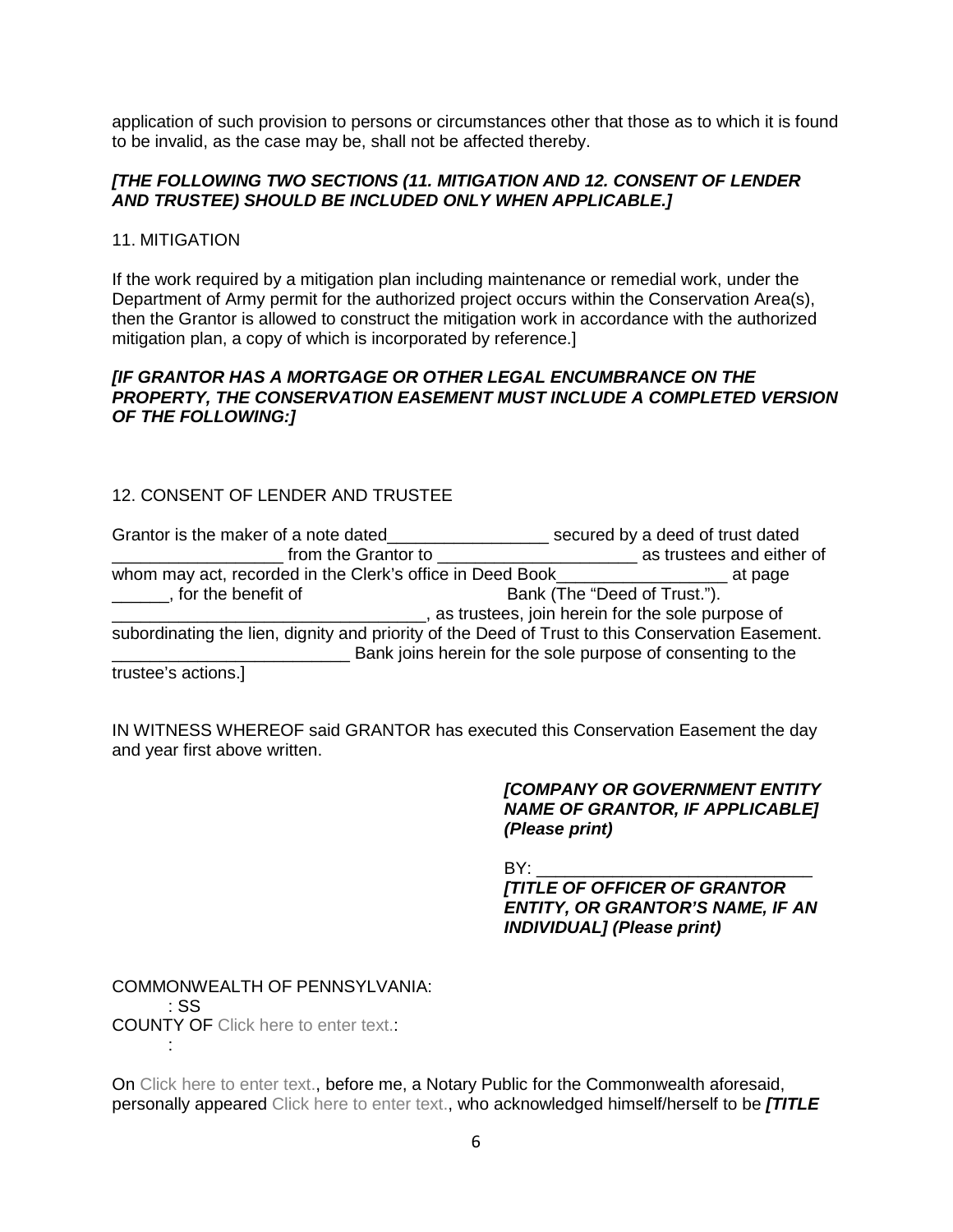*OF OFFICER OF GRANTOR ENTITY, OR GRANTOR'S NAME, IF AN INDIVIDUAL],* and that s/he, as *[USE IF APPLICABLE:* an officer of*]* the Grantor, being authorized to do so, executed, in my presence, the foregoing Conservation Easement for the purposes herein contained

IN WITNESS WHEREOF, I have set my hand and official seal.

\_\_\_\_\_\_\_\_\_\_\_\_\_\_\_\_\_\_\_\_\_\_\_\_\_\_\_\_\_\_\_\_\_\_\_ Notary Public

\_\_\_\_\_\_\_\_\_\_\_\_\_\_\_\_\_\_\_\_\_\_\_\_\_\_\_\_\_\_\_\_\_\_\_ Print name My commission expires: \_\_\_\_\_\_\_\_\_\_\_\_\_\_\_\_\_

*[SEAL]*

## APPROVED AS TO LEGALITY AND FORM

## *[ONE OR MORE SIGNATURE BLOCKS HERE FOR THE ATTORNEY FOR THE GRANTOR, AND IF A COMPANY OR GOVERNMENT ENTITY, ANY OTHER NECESSARY OFFICIALS.] (Please legibly print names below signatures)*

## ACCEPTANCE BY HOLDER

I accept the rights and responsibilities of the Holder conferred by this Conservation Easement.

\_\_\_\_\_\_\_\_\_\_\_\_\_\_\_\_\_\_\_\_\_\_\_\_\_\_\_\_\_ *[NAME OF HOLDER OR HOLDER'S REPRESENTATIVE] (Please print) [TITLE OF REPRESENTATIVE, IF APPLICABLE] (Please print)*

COMMONWEALTH OF PENNSYLVANIA: : SS COUNTY OF Click here to enter text.

: On Click here to enter text., before me, a Notary Public for the Commonwealth aforesaid, personally appeared Click here to enter text., who acknowledged himself/herself to be Click here to enter text., and that s/he, as *[USE IF APPLICABLE: an officer of]* the Grantor, being authorized to do so, executed, in my presence, the foregoing Conservation Easement for the purposes herein contained

IN WITNESS WHEREOF, I have set my hand and official seal.

\_\_\_\_\_\_\_\_\_\_\_\_\_\_\_\_\_\_\_\_\_\_\_\_\_\_\_\_\_\_\_\_\_\_\_\_\_ Notary Public

\_\_\_\_\_\_\_\_\_\_\_\_\_\_\_\_\_\_\_\_\_\_\_\_\_\_\_\_\_\_\_\_\_\_\_\_\_ Print name